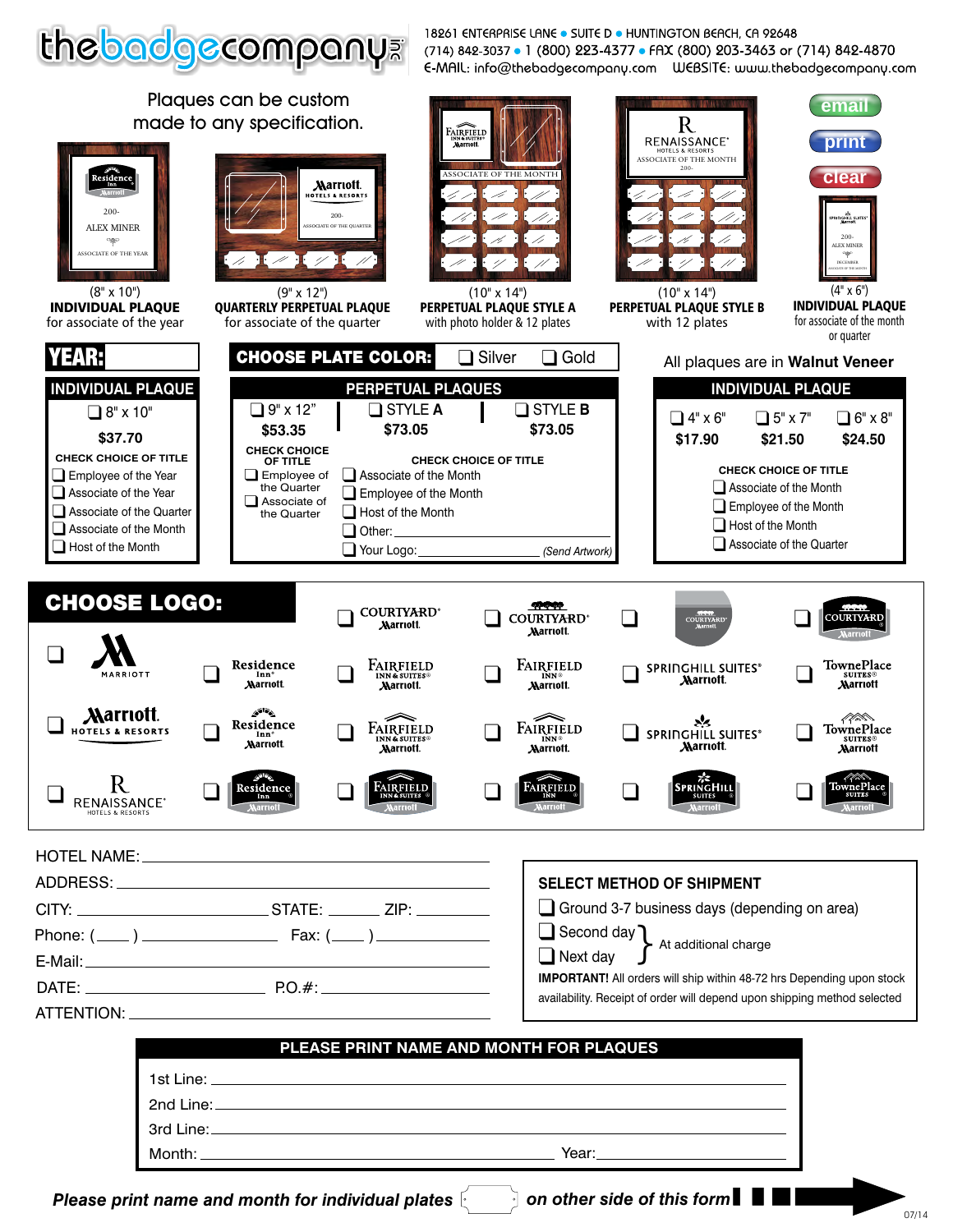## **\*\*\*FOR INDIVIDUAL PLAQUE USE ONLY\*\*\***

| SIZE (Click to select)                                | <b>SIZE</b> (Click to select)                         |
|-------------------------------------------------------|-------------------------------------------------------|
|                                                       |                                                       |
| <b>LOGO</b>                                           | <b>LOGO</b>                                           |
|                                                       |                                                       |
| <b>YEAR</b>                                           | <b>YEAR</b>                                           |
| <b>NAME</b>                                           | <b>NAME</b>                                           |
|                                                       |                                                       |
| <b>POSITION (OPTIONAL)</b>                            | <b>POSITION (OPTIONAL)</b>                            |
|                                                       |                                                       |
| <b>MONTH/QUARTER (Click to select)</b>                | <b>MONTH/QUARTER (Click to select)</b>                |
|                                                       |                                                       |
| <b>TITLE</b> (Click to select)                        | <b>TITLE</b> (Click to select)                        |
|                                                       |                                                       |
| <b>OTHER TITLE</b> (if not available from above list) | <b>OTHER TITLE</b> (if not available from above list) |
|                                                       |                                                       |
|                                                       |                                                       |
| SIZE (Click to select)                                | SIZE (Click to select)                                |
|                                                       |                                                       |
| <b>LOGO</b>                                           | <b>LOGO</b>                                           |
|                                                       |                                                       |
| <b>YEAR</b>                                           | <b>YEAR</b>                                           |
|                                                       |                                                       |
| <b>NAME</b>                                           | <b>NAME</b>                                           |
|                                                       |                                                       |
| <b>POSITION (OPTIONAL)</b>                            | <b>POSITION (OPTIONAL)</b>                            |
| <b>MONTH/QUARTER (Click to select)</b>                | <b>MONTH/QUARTER (Click to select)</b>                |
|                                                       |                                                       |
| <b>TITLE</b> (Click to select)                        | <b>TITLE</b> (Click to select)                        |
| <b>OTHER TITLE</b> (if not available from above list) | <b>OTHER TITLE</b> (if not available from above list) |